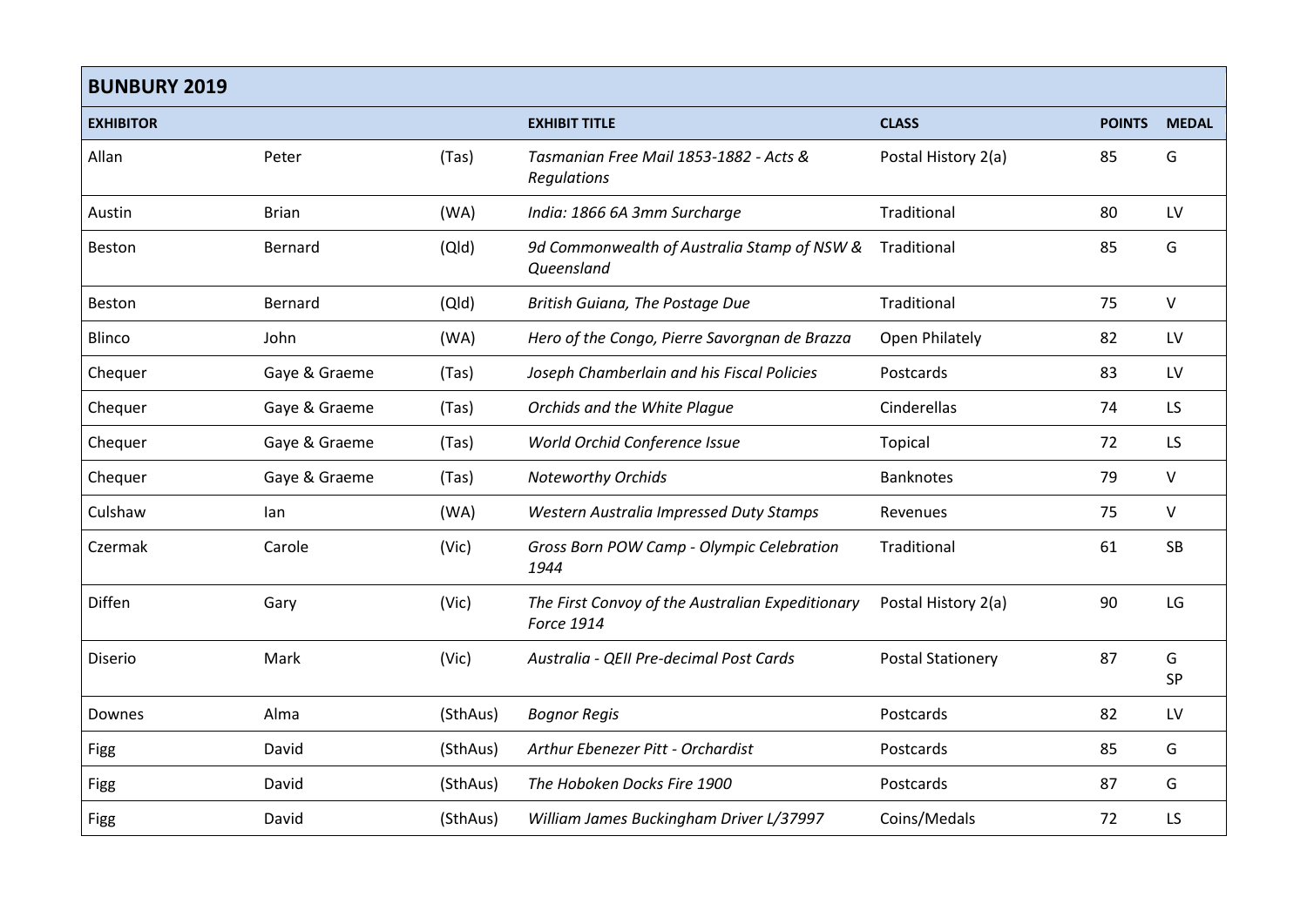| Fiora     | Bill            | (WA)  | Development of the First American Spy Satellites                                      | Astrophilately            | 73          | LS                  |
|-----------|-----------------|-------|---------------------------------------------------------------------------------------|---------------------------|-------------|---------------------|
| Haynes    | <b>Bruce</b>    | (WA)  | NSW Issued in WA? B Size Express Post 1998-<br>1999                                   | <b>Postal Stationery</b>  | 30          | C of P              |
| Haynes    | <b>Bruce</b>    | (WA)  | Trans Indian Ocean Air Mail 1939-1949                                                 | Aerophilately             | 85          | G<br>SP             |
| Johnstone | James           | (NSW) | The 1900 Patriotic Fund Charity Issue of<br>Queensland                                | Traditional               | 93          | LG<br>SP            |
| Johnstone | James           | (NSW) | The 1897 and 1900 Charity Issues of Victoria                                          | Traditional               | 92          | LG                  |
| Johnstone | James           | (NSW) | The NSW Telegraph Office Attempts to Pre-Pay<br><b>Telegram Charges with Stamps</b>   | Postal History 2(c)       | 90          | LG                  |
| Kantor    | Rod             | (WA)  | Katanga - The 1960 Overprints                                                         | Traditional               | 65          | S                   |
| Kantor    | Rod             | (WA)  | Northern Rhodesia's 1963 Definitive Issue                                             | Traditional               | 83          | LV<br>SP            |
| Kantor    | Rod             | (WA)  | Republic of Biafra - Internal and Outgoing Mail<br>in a Time of Conflict and Shortage | Postal History 2(a)       | 75          | $\vee$              |
| Kealley   | Kevin           | (WA)  | Liberty Loan and War Loan Bond Labels 1917-<br>1918                                   | Cinderellas               | 79          | $\vee$<br><b>SP</b> |
| Kennaway  | Tim             | (NSW) | Canadian Fairs and Festivals Duplex Type<br>Machine Cancel Slogans: 1912-79           | Postal History 2(b)       | 68          | S                   |
| Kennaway  | Tim             | (NSW) | Canadian Fairs and Festivals Duplex Type<br>Machine Cancel Slogans: 1912-79           | <b>Thematic Philately</b> | $\mathbf 0$ | C of P              |
| Kirke     | John            | (WA)  | The Three Kookaburras 1914-1937: 'John Ash<br>Finally Gets His Way'                   | Traditional               | 67          | S                   |
| Kouwen    | Mike            | (WA)  | The Caves Board of Western Australia                                                  | Postcards                 | 88          | G<br>SP             |
| Lang      | Robert (George) | (WA)  | 1940 Australian Imperial Forces on First Day<br>Cover                                 | <b>First Day Covers</b>   | 65          | S.                  |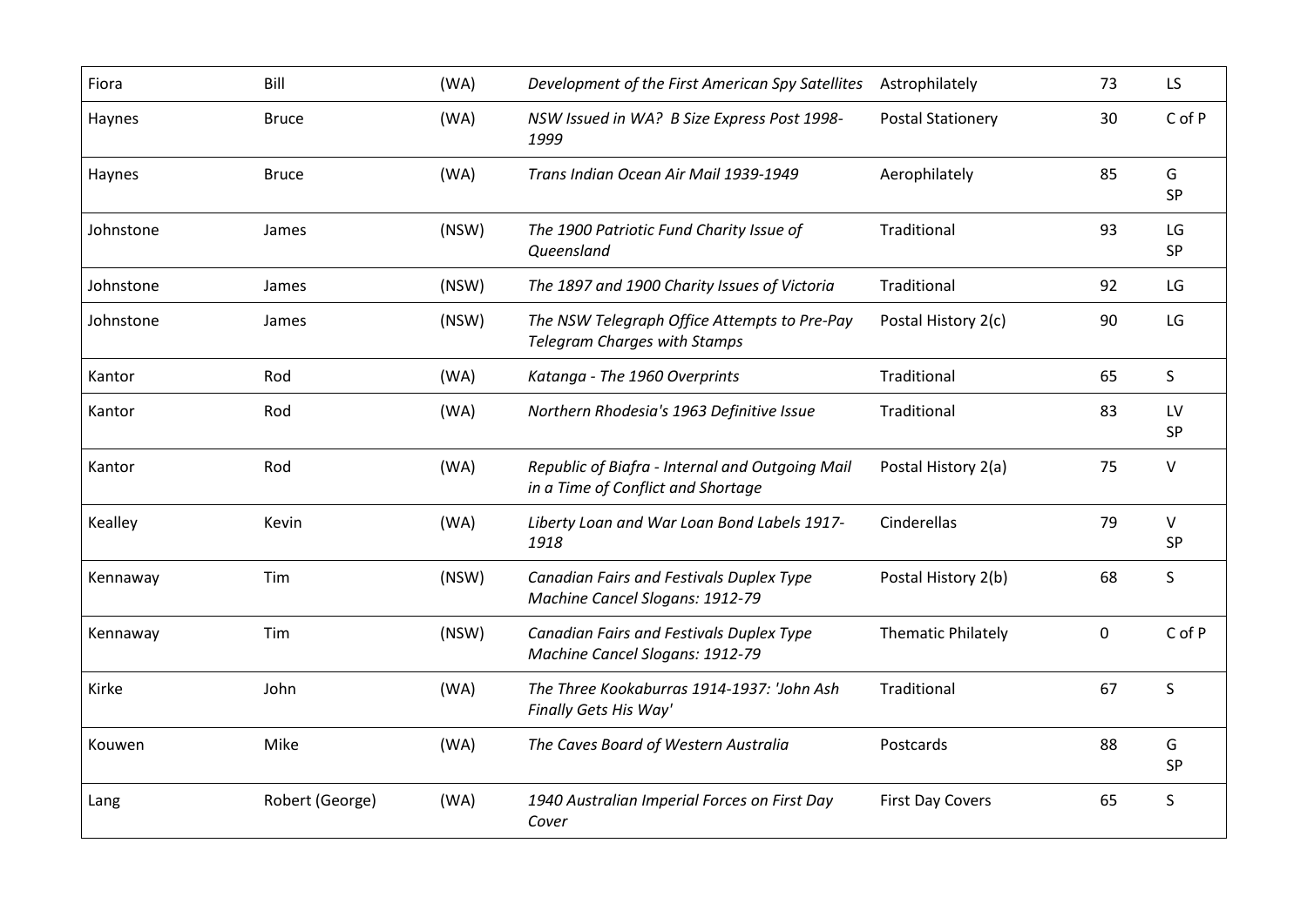| Mackintosh                   | Averil        | (WA)     | <b>Camels of Australia</b>                                                                                | Postcards                | 77 | V<br>SP      |
|------------------------------|---------------|----------|-----------------------------------------------------------------------------------------------------------|--------------------------|----|--------------|
| Marshall                     | Ross          | (NZ)     | Soviet Antarctic Expeditions in International<br>Geophysical Year - Incidents and Accidents 1956-<br>1958 | Polar Philately          | 83 | LV           |
| Marshall                     | Ross          | (NZ)     | Oasis Station - Bunger Hills. Soviet Antarctic<br>Expedition                                              | Polar Philately          | 88 | G<br>SP      |
| McMahon                      | lan           | (ACT)    | <b>Canberra Tracking Stations</b>                                                                         | Astrophilately           | 80 | LV           |
| McMahon                      | lan           | (ACT)    | Queensland Banknotes: Proofs, Facsimiles and a<br>Fake                                                    | <b>Banknotes</b>         | 87 | G<br>SP      |
| Michaelson                   | Keith         | (WA)     | US Postal Cards of the 19th Century                                                                       | <b>Postal Stationery</b> | 50 | C of M       |
| Newman                       | <b>Barrie</b> | (SthAus) | Centenary of Sir Ross & Sir Keith Smith's Epic<br>Flight from England to Australia in 1919                | Coins/Medals             | 68 | S            |
| Newton                       | Ross          | (Vic)    | Apollo 13 - A Successful Failure                                                                          | Astrophilately           | 78 | $\vee$<br>SP |
| Nuijten                      | Alex          | (SthAus) | Fur Collar Letter Cards of the Netherlands 1906-<br>1918                                                  | <b>Postal Stationery</b> | 80 | LV           |
| Panckridge                   | John          | (Tas)    | Heaven or Hell? Behind the Scenes at the Leipzig<br>Fair                                                  | Postcards                | 80 | LV           |
| Peel Region Numismatic Group |               | (WA)     | To Boldly Go                                                                                              | Open Philately           | 70 | <b>LS</b>    |
| Peel Region Numismatic Group |               | (WA)     | <b>Space Travel</b>                                                                                       | Coins/Medals             | 68 | S.           |
| Peel Region Numismatic Group |               | (WA)     | <b>Stargazing</b>                                                                                         | Coins/Medals             | 72 | LS           |
| Penfold                      | Denis         | (WA)     | Western Australia Stamp Duty, Waterlow<br>Printing                                                        | Revenues                 | 76 | $\sf V$      |
| Pope                         | <b>Brian</b>  | (WA)     | KLM Comes and Goes! May 1931                                                                              | Aerophilately            | 85 | G<br>SP      |
| Price                        | Raymond       | (Vic)    | The 8 Cents Queen's Head Issues of Labuan                                                                 | Traditional              | 77 | $\vee$       |